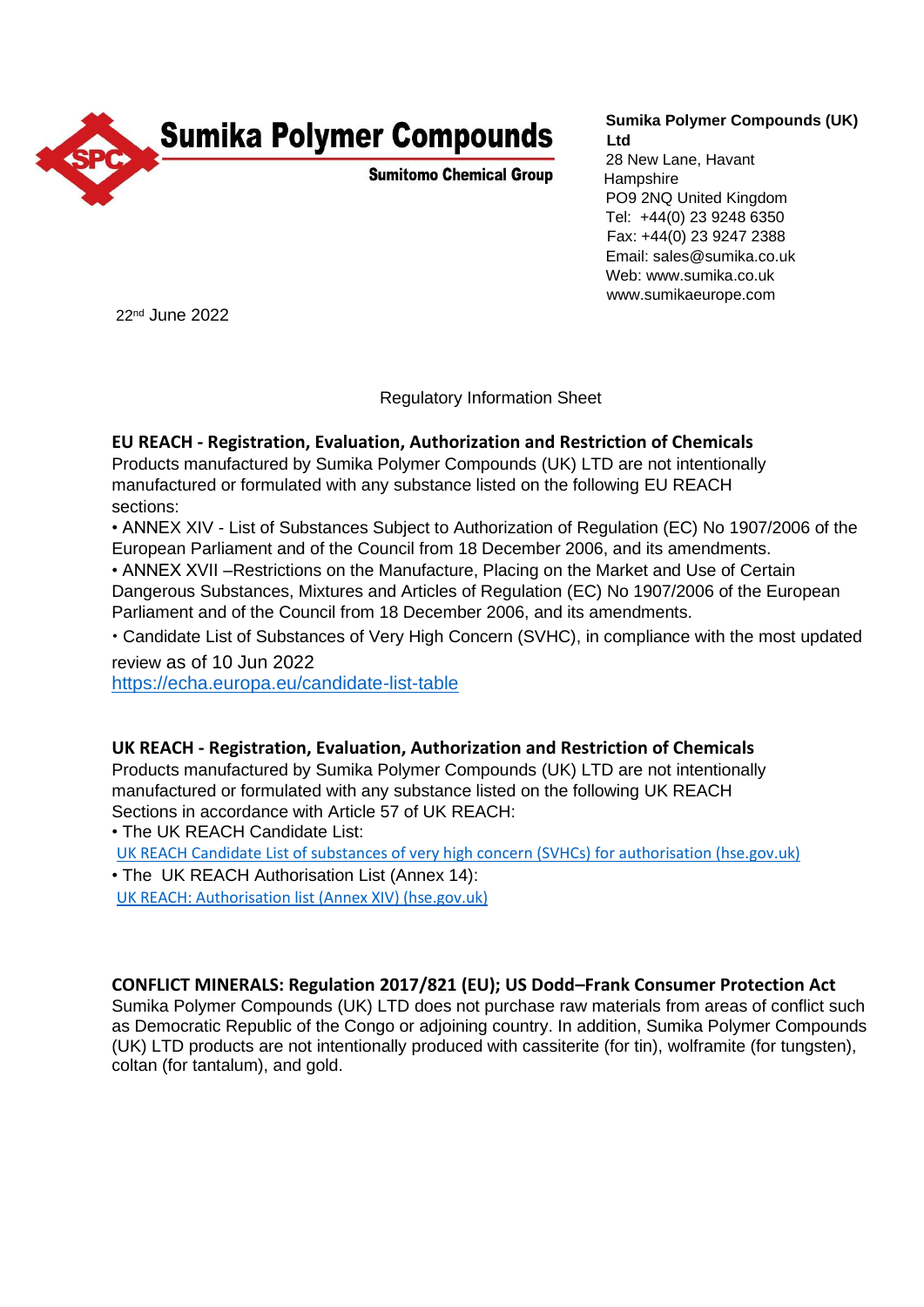#### **PHTHALATES**

Therefore, testing is not specifically carried out to detect the presence, due diligence is conducted throughout the supply chain and as far as can be reasonably ascertained, from the evidence and declarations made the following list of phthalate substances are not intentionally added in the manufacture of our products.

| <b>Chemical Name</b>          | CAS#            | <b>Chemical Name</b>             | Cas#           |
|-------------------------------|-----------------|----------------------------------|----------------|
| Butyl benzyl phthalate (BBP)  | $85 - 68 - 7$   | Dimethyl terephthalate (DMT      | $120 - 61 - 6$ |
| Di-iso-decyl phthalate (DIDP) | 26761-40-0      | Dimethyl phthalate (DMP)         | $131 - 11 - 3$ |
| Di-n-hexyl phthalate (DnHP)   | $84 - 75 - 3$   | Bis(2-methoxyethyl) phthalate    | 117-82-8       |
| Diheptyl phthalate (DHP)      | $3648 - 21 - 3$ | N-pentyl-isopentylphthalate      | 776297-69-9    |
|                               | 68515-44-6      |                                  |                |
| Dipentyl phthalate            | $131 - 18 - 0$  | Di-isobutyl phthalate (DIBP)     | $84 - 69 - 5$  |
| Di-isononyl phthalate (DINP)  | 28553-12-0      | Diethyl phthalate (DEP)          | $84 - 66 - 2$  |
| Di-n-octyl phthalate (DnOP)   | $117 - 84 - 0$  | Dibutyl phthalate (DBP)          | $84 - 74 - 2$  |
| Dipropyl phthalate            | $131 - 16 - 8$  | Di(2-ethylhexyl)phthalate (DEHP) | $117 - 81 - 7$ |
| Isobutyl ethyl phthalate      | 94491-96-0      |                                  |                |

The obligations are continually reviewed and Sumika work closely with the supply chain to ensure any changes are identified and if required notified in accordance with the regulations and customer requirements.

#### **PERFLUOROCHEMICALs (PFCs)**

Sumika Polymer Compounds (UK) LTD does not intentionally add or use any of the following compounds during the manufacture of this

| PERFLUOROCHEMICAL                | CAS#           | PERFLUOROCHEMICAL                  | CAS#           |
|----------------------------------|----------------|------------------------------------|----------------|
| Perfluorooctanoic acid (PFOA)    | $335 - 67 - 1$ | Perfluorooctane sulfonate (PFOS)   | 1763-23-1      |
| Perfluoro-n-butyric acid         | $375 - 22 - 4$ | Perfluorononanoic acid             | $375 - 95 - 1$ |
| Pentafluoropropionic acid/       | $422 - 64 - 0$ | Ethyl perfluorooctane sulfonamide/ | 4151-50-2.     |
| Silver Pentafluoropropionic acid | $509 - 09 - 1$ | Perfluorooctane sulfonamide        | $754 - 91 - 6$ |
| Perfluoropentanoic acid          | 2706-90-3      | Perfluorodecane sulfonate          | 126105-34-8    |
| Perfluorohexane sulfonic acid    | $355 - 46 - 4$ | Perfluorodecanoic acid             | $335 - 76 - 2$ |
| Perfluoroheptanoic acid          | $375 - 85 - 9$ | Perfluorododecanoic acid           | $307 - 55 - 1$ |
|                                  |                |                                    |                |

As these substances are not intentionally added, Sumika Polymer Compounds (UK) LTD does not test for these substances in our products.

#### **RESTRICTION OF HAZARDOUS SUBSTANCES - RoHS**

Sumika Polymer Compounds (UK) LTD products comply with the standards established by Directive 2002/95/EC (RoHS 1), Directive 2011/65/EU (RoHS 2) as amended by Directive 2017/2102/EU and Directive 2019/1846/EU and Directive 2015/863/EU (RoHS 3). Therefore, testing is not specifically carried out to detect the presence these substances and trace levels,